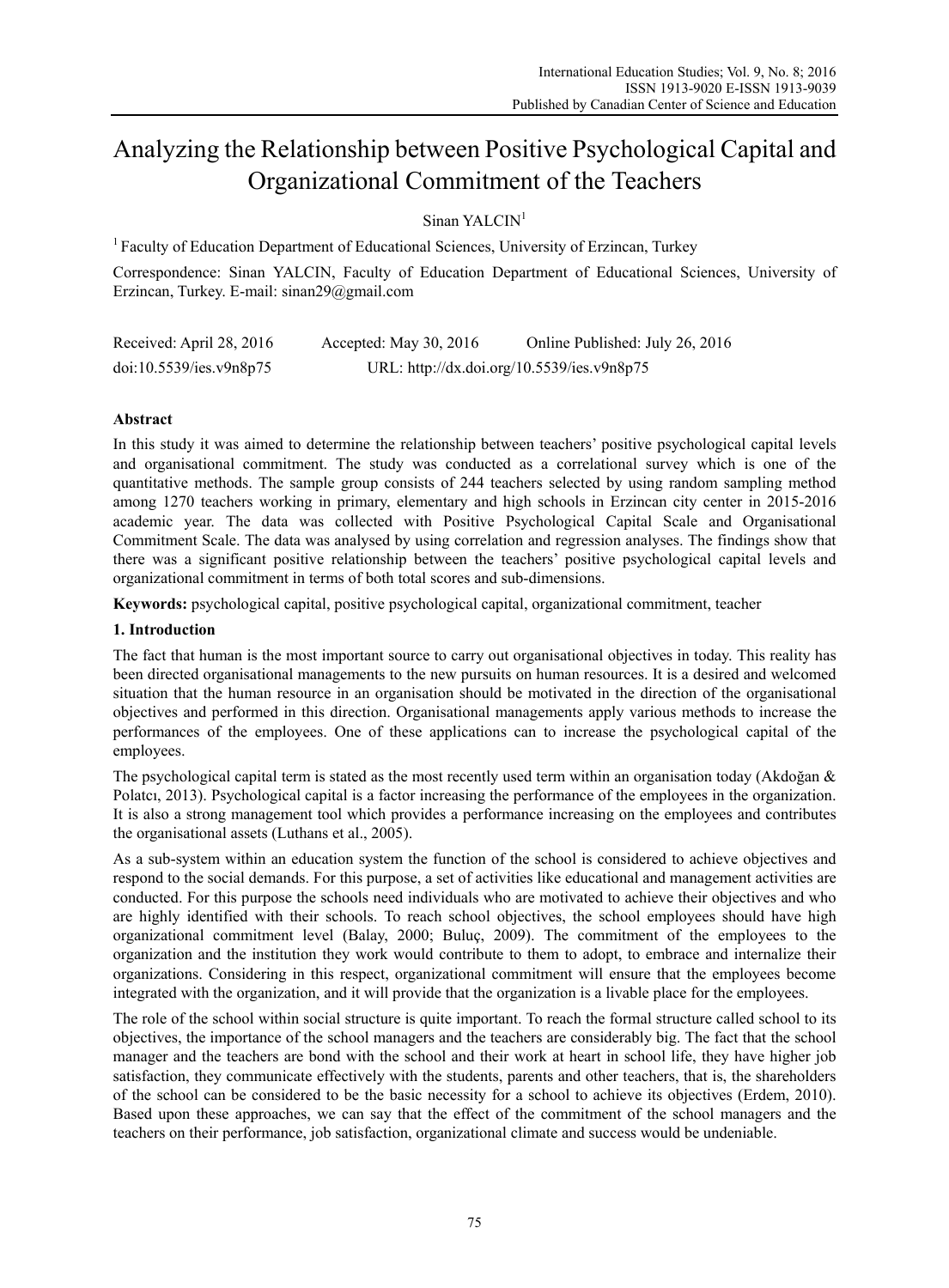## **2. Positive Psychological Capital**

Among the affecting factors the individuals behaviors in their work life are the characteristics of the individuals and the quality of the work, job environment and job specifications, besides those, emotional life of the employees also takes up a lot of room. Psychological and emotional changes of the employees in work life affect the work life of the employees and their motivation for work. In this sense, the emotional features of the employees and their experiences in the job environment have effects on their work life and their commitment to the organization they work (Özdevecioğlu, 2004).

Psychological capital can be defined as a whole of features which can be improved with experience or education in particularly increasing the performance of the employee in work life and improving organizational performance (Luthans, 2002). In this context, positive psychology and positive organizational behavior will contribute more to the organization on condition that the positive psychological capital levels of the employees in the work life are higher (Erkuş & Fındıklı, 2013).

Positive psychology is that the individuals focus on their strong aspects rather than their problematic aspects. In this direction, positive psychology contributes to the organizations in defining characteristics that make the individuals more positive (Erkmen & Esen, 2012).

It is suggested that the psychological features explain ideally the psychological capital that these features are hope, psychological durability, optimism and self-sufficiency (Luthans, 2002). In the scale developed by Tösten and Özgan (2014), hope, psychological durability, optimism, self-sufficiency, confidence and extroversion features of the scale were dealt with.

In studies abroad conducted about the psychological capital, it were emphasized on the relationship between psychological capital and "occupational stress", "burnout and participation of the employees" (Herbert, 2011), "human and society" (Luthans & Youssef, 2004), "adaptation and behavior" (Larson et al., 2013), "teaching activity in primary schools" (Wang et al., 2014), "collective self-respect of the teachers" (Bissessar, 2014), "leadership and creative performance behaviors" (Gupta, 2012), "mid-level manager roles" (Madden, 2013), "leadership development" (Ruderman & Clerkin, 2015), "innovation and creativity" (Morsy, 2015), "life satisfaction and success" (Ganiron, 2012), "working and being good" (Cole, 2007) were emphasized.

In the Turkey studies, the relationship between psychological capital and "organizational citizenship behavior" (Berberoğlu, 2013); "job satisfaction" (Akçay, 2011); "organizational commitment" (Çınar, 2011); "task performance" (Polatcı, 2011); "occupational commitment" (Kaya, 2012); "the role of trust in organization in the relationship between resistance to change and communication" (Saruhan, 2013); "work life" (Araz, 2013); "psychological capital perceptions of the teachers" (Tösten, 2015); "job satisfaction" (Kaplan & Biçkes, 2013); "emotional labor and job satisfaction" (Biçkes et al., 2014); "authentic leadership" (Keser & Kocabaş, 2014); "supportive organizational climate" (Çetin et al., 2013); "duty and contextual performance" (Polatcı, 2014); "job satisfaction and organizational commitment" (Çetin & Basım, 2011); "emotional labor and alienation to work" (Tokmak, 2014) were analyzed.

#### **3. Organizational Commitment**

The organizational commitment is considered today as one of the most important subjects in providing success. Organizational commitment is an important term for an organization aiming to be effective and productive. Organizational commitment can be considered as the effort of an organization to preserve its presence in the social structure.

The organizational commitment term is defined as the identification and integration level and the feelings of an individual about an organization (Sağlam-Arı, 2003). The psychological commitment of an individual include participation the work, loyalty and beliefs to the organization values (Ölçüm-Çetin, 2004, p. 90). Because, employees with high organizational commitment in an organization conduct their duties in harmony with other employees, with high job satisfaction, more productive, with higher commitment and responsibility (Balcı, 2003).

High commitment level of the teachers to school objectives is one of the most important factors to achieve the school its objectives. The desire keeping at the job, the commitment, working with enthusiasm, job satisfaction, work life quality, motivation, etc. of the teachers increase the school commitment.

One of the most important problems of the education system is that the enthusiasm and commitment of the teachers towards their work get lower and lower. The reason of this situation can be stemmed from the problems in the social, psychological and physiological life and the problems within organizational structure. The lower organizational commitment of teachers can be listed among these reasons. It can be said that the high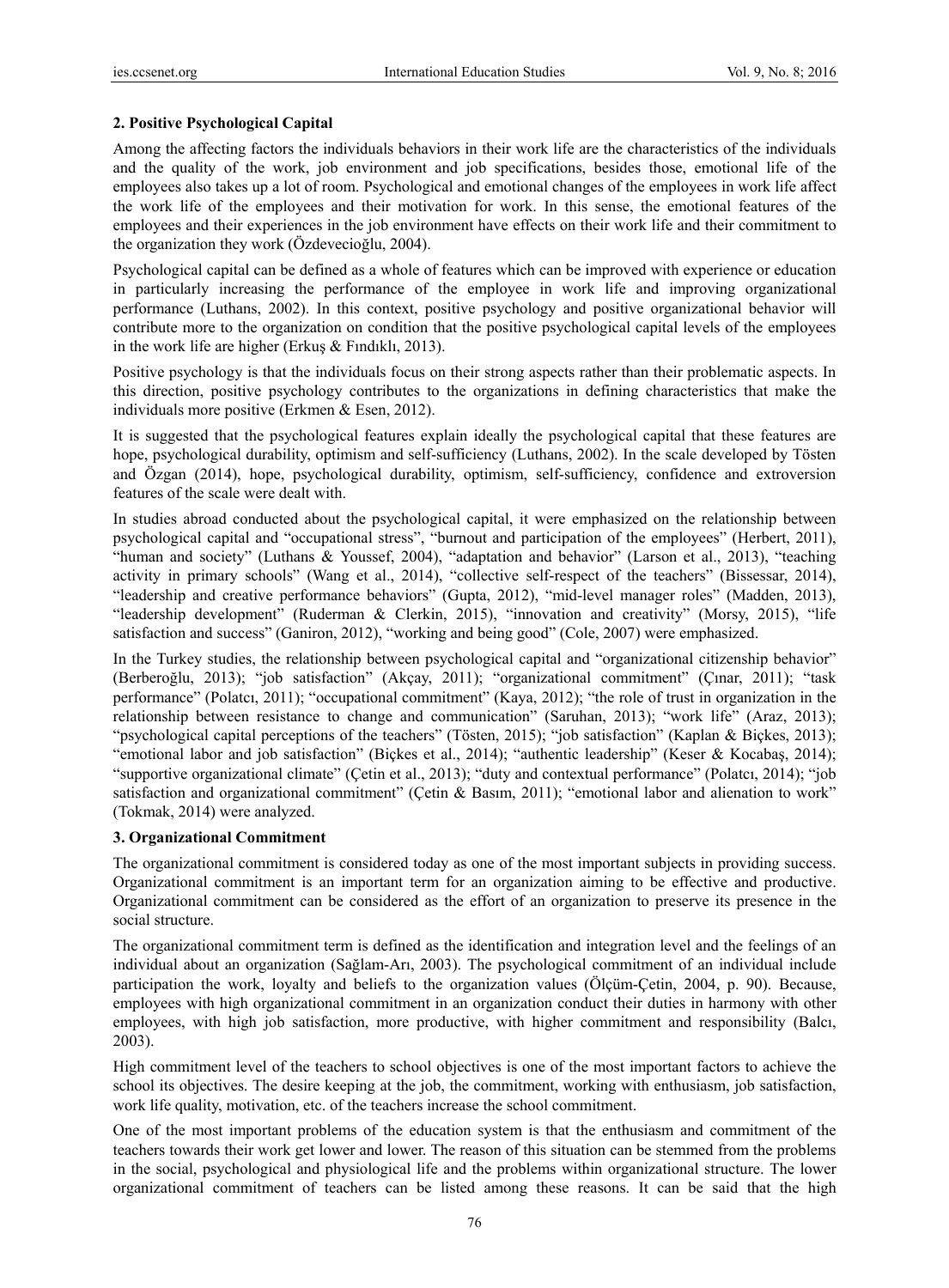concordance between the teachers' personal values and organizational values are produced the higher performances by teachers (Özkan, 2008).

In various studies carried out about the organizational commitment of the employees, it was determined that the employees with higher organizational commitment display more performance.

It can be stated that increasing the organizational commitment is related to the factors such as performance, motivation, commitment to the organization, job satisfaction of the employees. Consequently, the psychological and emotional aspects of the employees should be improved, professional development opportunities should be increased, their abilities and personal characteristics should be developed (Uğurlu-Kara, 2014).

#### **4. Method**

As it was aimed in this study to determine the relationships between the positive psychological capital levels and organizational commitment of the teachers, correlational research design was used. Correlational research is defined as "a research model which aims to determine the correlations between two or more variables (Karasar, 2012).

#### *4.1 Participants*

The study group consists of 244 teachers. The study group was determined by using random sampling method among 1270 teachers working in primary, elementary and high schools in Erzincan city center in 2014-2015 academic year. 126 (51.6%) teachers were males, and 118 (48.4%) teachers were females. 129 teachers work in primary school, 77 teachers work in primary schools, and 38 teachers work in high schools. 205 teachers were married, and 39 teachers were single. 48 teachers have 1-5 year job seniority, 65 teachers have 6-10 year, 33 teacher have 16-20 year, and 45 teacher have 21 and more year job seniority.

### *4.2 Data Collection Tools and Data Collection*

Positive Psychological Capital Scale and Organizational Commitment Scale were used as the data collection tools.

### Organizational Commitment Scale:

Organizational Commitment Scale developed by Balay (2000), and consists of 27 items. The Organizational Commitment Scale has included three sub-dimensions. The sub-dimensions are (1) adaptation, (2) identification, and (3) internalization. Each dimension was considered as a subscale. The reliability co-efficient for adaptation sub-dimension was  $\alpha = .68$ ,  $\alpha = .80$  for identification sub-dimension and  $\alpha = .90$  for internationalization sub-dimension. Cronbach Alpha co-efficient of Organizational Commitment cale was determined as  $\alpha = .77$ .

### Positive Psychological Capital Scale:

Positive Psychological Capital Scale developed by Tösten and Özgan (2014) consist of six dimensions namely; self-sufficiency, optimism, extroversion, psychological durability, and hope. Positive psychological capital scale consists of 26 items. Reliability analsis was conducted by Tösten and Özgan (2014). Cronbach's Alpha values were calculated as .80 for self-sufficiency, .80 for optimism, .83 for confidence, .79 for extroversion, .76 for psychological durability, .73 for hope, and respectively sub-dimension as .93. In analyses for this study, the Cronbach's Alpha values were determined as .74 for self-sufficiency, .86 for optimism, .69 for confidence, .80 for extroversion, .83 for psychological durability, .81 for hope, and respectively as .92.

#### *4.3 Data Analysis*

Before analyzing, the data was reviewed in terms of missing values, extreme values, normality, multivariate; the forms left one or more scores are blank were not included in the evaluation. 244 forms were included in the evaluation. SPSS was used for data analyses. The correlation and regression analysis were conducted.

#### **5. Findings and Results**

In Table 1 the regression analysis on positive psychological capital levels and teachers' organizational commitment is seen.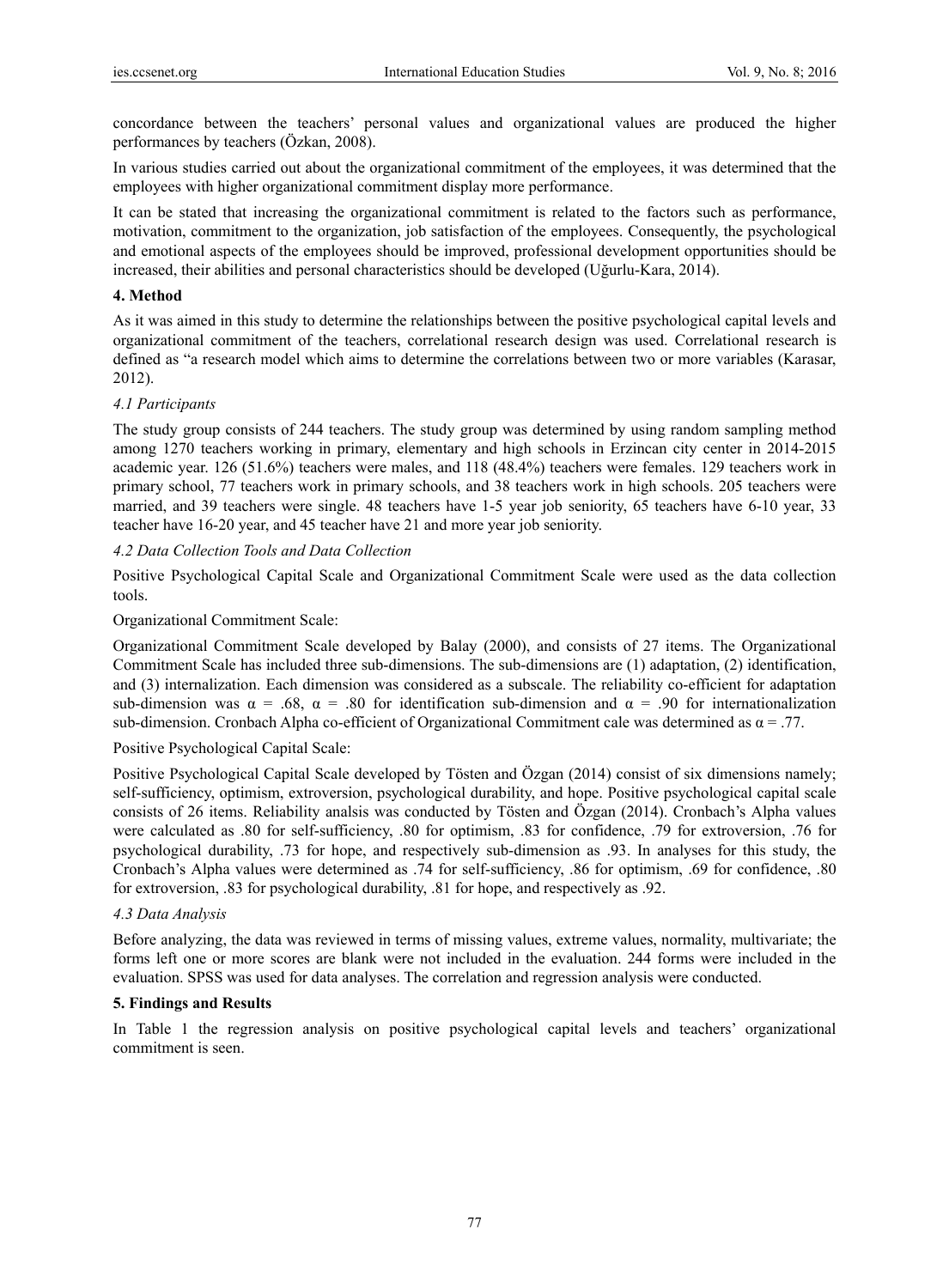|    |                  | 1        | 2            | 3        | $\overline{4}$ | 5        | 6            | 7              | 8        | 9       | 10     |
|----|------------------|----------|--------------|----------|----------------|----------|--------------|----------------|----------|---------|--------|
| -1 | Adaptation       |          |              |          |                |          |              |                |          |         |        |
| 2  | Identification   | $.228**$ | $\mathbf{1}$ |          |                |          |              |                |          |         |        |
| 3  | Internalization  | $.340**$ | $.346**$     |          |                |          |              |                |          |         |        |
| 4  | Commitment Tot.  | $-.039$  | .789**       | $.826**$ | 1              |          |              |                |          |         |        |
| 5  | Self-sufficiency | $.127*$  | $.223**$     | $.342**$ | $.262**$       | 1        |              |                |          |         |        |
| 6  | Optimism         | .114     | $.243**$     | $.257**$ | $.464**$       | $.403**$ | $\mathbf{1}$ |                |          |         |        |
| 7  | Confidence       | $.232**$ | $.139*$      | $.379**$ | $.235**$       | $.536**$ | $.408**$     | $\overline{1}$ |          |         |        |
| 8  | Extraversion     | $.225**$ | $.346**$     | .498**   | $.424**$       | $.342**$ | $.257**$     | $.558**$       |          |         |        |
| 9  | P. Duration      | $.220**$ | $.375**$     | $.724**$ | $.452**$       | $.402**$ | $.724**$     | $.579**$       | .724     | 1       |        |
| 10 | Hope             | $.244**$ | $.269**$     | $.546**$ | $.295**$       | $.330**$ | $.272**$     | $.511**$       | $.546**$ | 739**   |        |
| 11 | P.Capitaltot.    | $.25**$  | $.373**$     | $.51**$  | $.44**$        | $.65**$  | $.78**$      | $.77**$        | $.78**$  | $.85**$ | $73**$ |

Table 1. The regression analysis on positive psychological capital levels and teachers' organizational commitment

In Table 1, it is seen that there is a positive significant relationship among the adaptation  $(r=25, p<01)$ , identification ( $r=37$ ,  $p<01$ ), and internalization ( $r=51$ ,  $p<01$ ) sub-dimensions.

There is no significant relationship between adaptation dimension and optimism dimension ( $r=11$ ,  $p>01$ ), there is a positive significant relationship among the self-sufficiency ( $r=13$ ,  $p<.05$ ), confidence ( $r=.23$ ,  $p<.01$ ), extraversion (r=.23, p<.01), psychological duration (r=.22, p<.01) and hope (r=.24, p<.01) dimensions. It can be said that There is a positive significant relationship among the identification sub-dimension and self-sufficiency (r=.22, p<.01), optimism (r=.24, p<.01), confidence (r=.14, p<.05), extraversion (r=.35, p<.01), psychological durability ( $r=38$ ,  $p<.01$ ), and hope ( $r=27$ ,  $p<.01$ ) sub-dimensions.

There is a positive significant relationship among the internalization sub-dimension and self-sufficiency (r=.34, p<.01), optimism (r=.26, p<.01), confidence (r=.38, p<.05), extraversion (r=.50, p<.01), psychological durability  $[r=.72, p<.01]$  and hope (r=.55, p<.01) sub-.

When total scores are evaluated, it is seen that there is a positive significant relationship between organizational commitment and positive psychological capital [r=.44, p<.01].

| Hope                          | B      | $SH_B$ | β                        | t        | p     |
|-------------------------------|--------|--------|--------------------------|----------|-------|
| Fixed                         | 9.504  | 1.389  | $\overline{\phantom{a}}$ | 27.770   | 0.000 |
| Self-sufficiency              | $-.04$ | .20    | $-0.01$                  | ,379     | .857  |
| Optimism                      | .03    | .11    | ,017                     | $-1,515$ | .815  |
| Confidence                    | .35    | .26    | ,117                     | $-2,039$ | .19   |
| Extraversion                  | .18    | .17    | .10                      | $-2,233$ | .28   |
| <b>Psychological Duration</b> | $-.07$ | .22    | $-.04$                   | .68      | .76   |
| Hope                          | .44    | .26    | .15                      | $-2.06$  | .10   |
| $R=0.283 R^2=0.080$           |        |        |                          |          |       |

Table 2. Regression analysis results (N=244)

In Table 2, it is seen that positive psychological capital level explains 8% of the total variance of hope dimension  $(R^2 = .080)$ . According to the standardized regression coefficient (β), it is seen that the importance of predictive variables on the hope sub-dimension is ranked as hope, confidence, extraversion, psychological durability, optimism and self-sufficiency.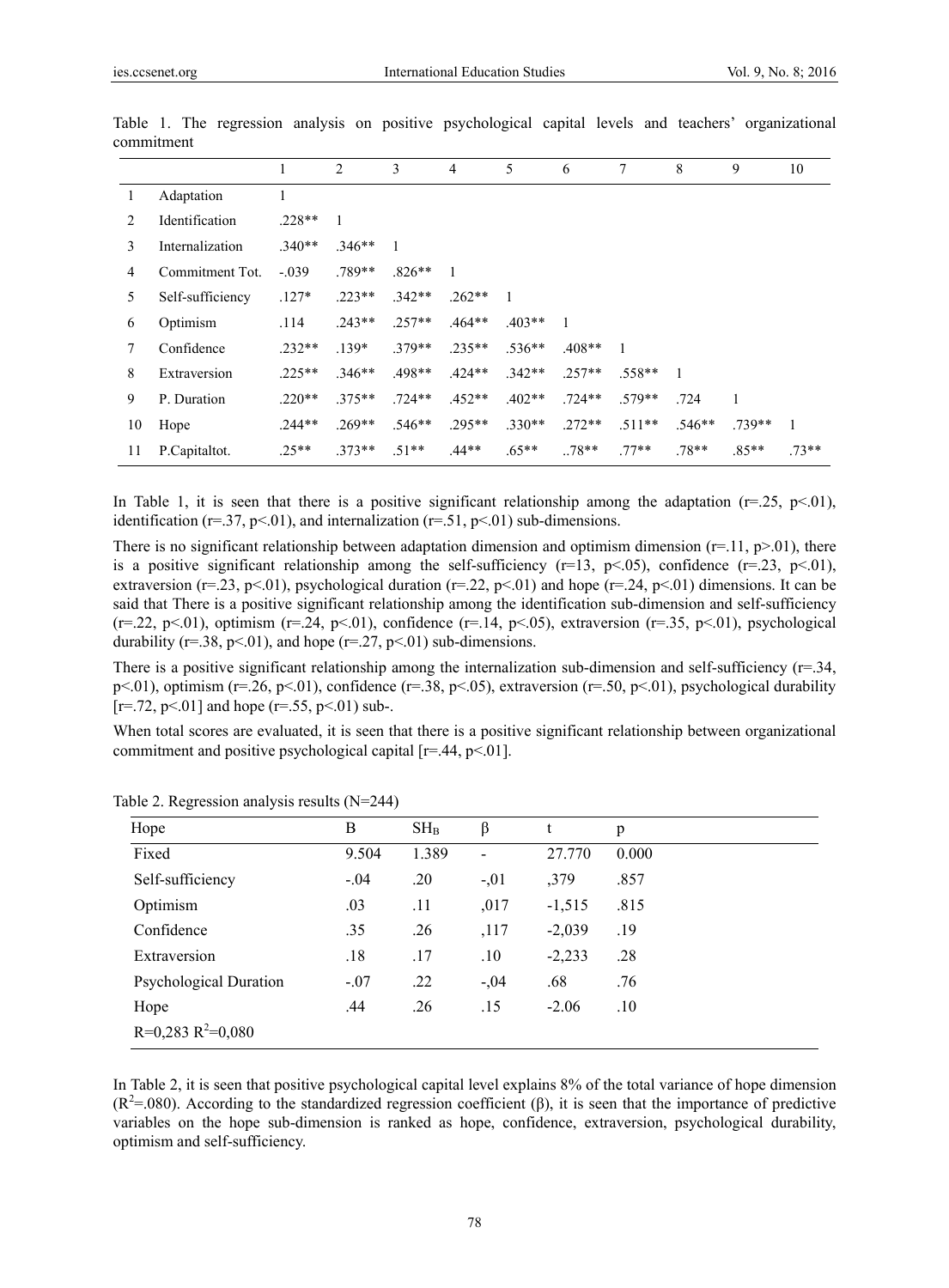| <b>Identification</b>         | B      | $SH_B$ | β                        |          | p     |
|-------------------------------|--------|--------|--------------------------|----------|-------|
| Fixed                         | 17,303 | 1,526  | $\overline{\phantom{0}}$ | 11,336   | 0,000 |
| Self-sufficiency              | ,375   | ,216   | ,123                     | 1,736    | ,084  |
| Optimism                      | ,482   | ,187   | ,224                     | 2,576    | ,011  |
| Confidence                    | $-276$ | ,254   | $-.079$                  | $-1,086$ | ,278  |
| Extraversion                  | ,839   | ,156   | ,391                     | 5,375    | ,000, |
| <b>Psychological Duration</b> | ,568   | ,244   | ,251                     | 2,323    | ,021  |
| Hope                          | ,053   | ,292   | ,016                     | ,183     | ,855  |
| $R=0,450 R^2=0,203$           |        |        |                          |          |       |

#### Table 3. Regression analysis results (N=244)

On analyzing Table 3, it is seen that the sub-dimensions of positive psychological capital altogether explain 20 % of the total variance of identification dimension  $(R^2 = .20)$  of organizational commitment. It can be said that optimism, extraversion and psychological durability sub-dimensions are significant predictors of identification sub-dimension of organizational commitment. The order of importance of the predictive variables on the identification sub-dimension of organizational commitment is extraversion, psychological durability, optimism, self-sufficiency, confidence and hope.

Table 4. Regression analysis results related to the prediction level of positive psychological capital levels of the teachers for internalization sub-dimension of organizational commitment

| Internalization        | B       | $SH_B$ | β       | t        | p    |
|------------------------|---------|--------|---------|----------|------|
| Fixed                  | 8,763   | 1,830  |         | 4,788    | ,000 |
| Self-sufficiency       | ,218    | ,259   | .056    | ,840     | ,402 |
| Optimism               | ,712    | ,224   | ,259    | 3,173    | ,002 |
| Confidence             | ,657    | ,298   | ,147    | 2,202    | ,029 |
| Extraversion           | 1,144   | ,183   | ,416    | 6,244    | ,000 |
| Psychological Duration | ,767    | ,293   | ,265    | 2,616    | ,009 |
| Hope                   | $-.020$ | ,350   | $-.005$ | $-0.058$ | ,954 |
| $R=0,547 R^2=0,299$    |         |        |         |          |      |

In Table 4, it is seen that the sub-dimensions of positive psychological capital altogether explain 30% of the total variance of internalization dimension  $(R^2 = 30)$ . The importance of the predictive variables on the internalization sub-dimension is ranked as the extraversion, psychological durability, optimism, confidence, self-sufficiency, and hope.

#### **6. Discussions and Conclusion**

Human resource has an important place in achieving the organizational goals. The factors such as the employees have high motivation levels, their commitment to their job, the quality of their work life, they are satisfied with the work they do, they have positive psychological and emotional life in the workplace, etc. are considered to be important factors to increase the productivity of the employees and make the organization successful by making it effective. In the schools whose importance and role is highly greater in the social structure, it is expected that the commitment of the teachers are high. Many factors can be referred in terms of increasing the commitment of the teachers to the school. One of these factors is positive psychological capital.

In this study the relationship between the positive psychological capital levels and teachers' organizational commitment were analyzed. The results are discussed below.

There is a significant relationship between the positive psychological capital levels and organizational commitment of the teachers. According to this result, it can be said that the reason why the organizational commitment of the teachers is high is that their positive psychological capital levels are high. This result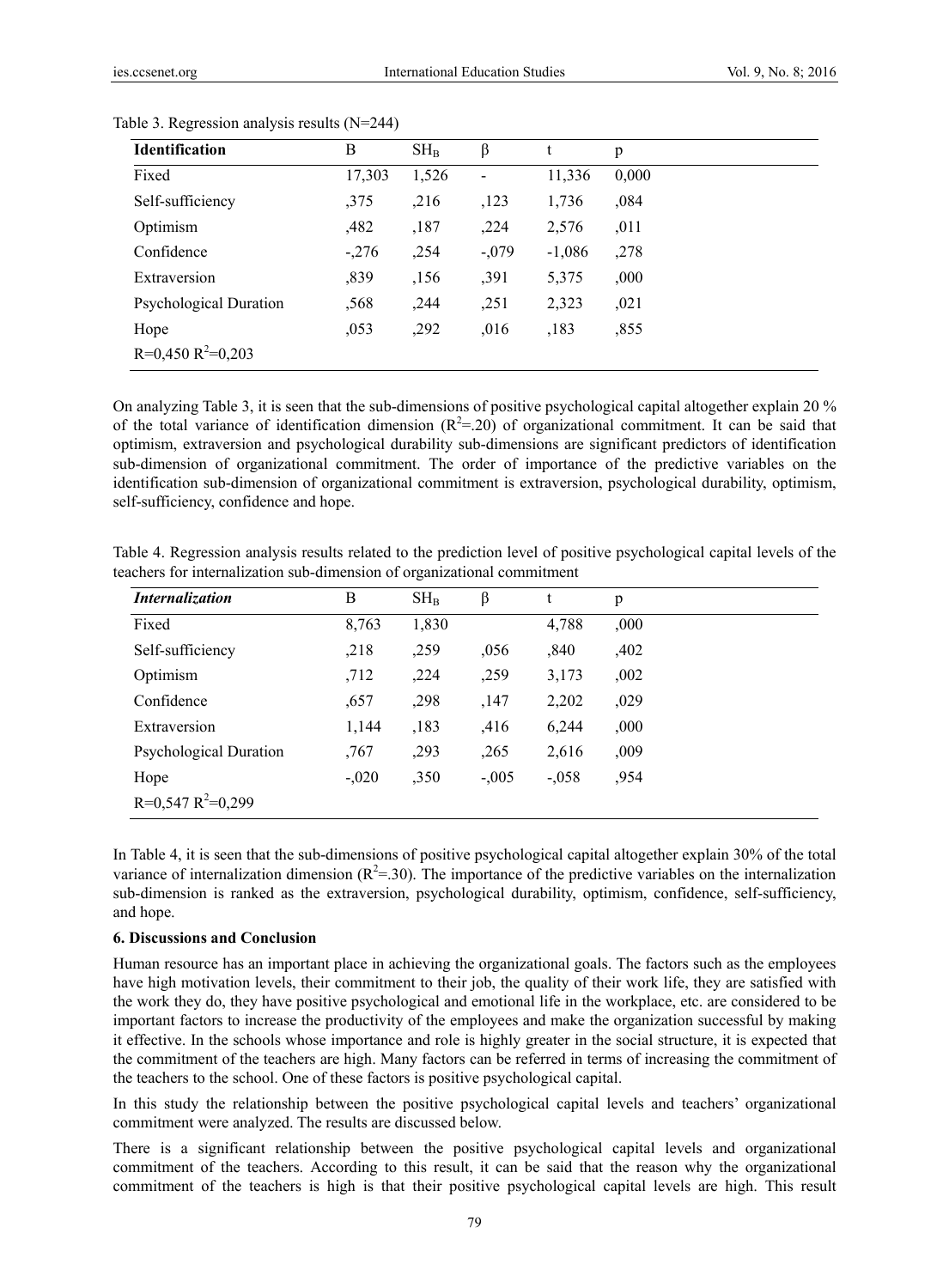obtained from the study is parallel with the results of the studies conducted formerly.

In the previous studies conducted by Çetin (2011) and Peng et al. (2013), it was determined that psychological capital affects organizational commitment positively. In another study by Shahnawaz and Jafri (2009), it was stated that psychological capital effect private and public institutions in terms of organizational commitment. In the study conducted by Çoban (2013), it was determined that psychological capital has a complete mediation effect on interactional justice and organizational commitment.

In a study conducted by Genç (2014), it was determined that psychological durability affects organizational commitment in a positive way. Similarly, in a study conducted by Murray et al. (2010), it was determined that there is a positive relationship between psychological capital and organizational commitment. Hodges (2010) determined in his study that psychological capital has a positive effect on the commitment of the employees. In a study conducted by Çetin (2011) positive psychological capital support the organizational commitment in hope and optimism sub-dimensions. Luthans et al. (2008) determined that there is a positive relationship between the psychological capital and organizational commitment. In the study conducted by Simons and Buitendach (2013), it was stated that there is a positive and significant relationship between psychological capital and organizational commitment. Moreover, it was determined that there is a positive significant relationship between the sub-dimensions of psychological capital and organizational commitment. In study conducted by McColl-Kennedy and Anderson (2005), it was stated that there is a positive relationship between the optimism sub-dimension of the psychological capital and organizational commitment. Saks (2006) determined in his study that there is significant relationship between self-sufficiency and organizational commitment. In the study conducted by Avey et al. (2008), it was concluded that the psychological capital of the employees affects their commitment.

It was determined that there is a positive significant relationship among the adaptation sub-dimension and self-sufficiency, confidence, extraversion, psychological durability and hope sub-dimensions of positive psychological capital. It can be said that if the characteristics of the teachers including being able to motivate themselves, having a set of capabilities to fulfil the tasks, being enthusiastic and showing the required effort in reaching the objectives, enduring the difficult and uncertain conditions, having higher self-confidence are increased, they display more positive behaviors in school.

There is a positive significant relationship among the identification sub-dimension and the self-sufficiency, optimism, confidence, extraversion, psychological duration and hope sub-dimensions. It can be stated that there is a positive significant relationship among the identification sub-dimension and the self-sufficiency, optimism, confidence, extraversion, psychological duration, and hope sub-dimensions. According to this result, it can be said that the teachers have the desiring to accomplish individual and organizational objectives, having the ability to fulfil a task in the best way she/he realizing his/her skills, being able to show the optimistic perspective against the events occurring within organizational life, being able to show strong and positive social behaviors in social and school life, trusting other teachers within the school and perceiving as a trustworthy human by others makes the teachers to integrate their values with the values of the school and internalizing the school more.

It was seen that the positive psychological capital is a significant predictor of organizational commitment. It was determined that the sub-dimensions of positive psychological capital are not significant predictors of the adaptation sub-dimension of organizational commitment. It can be stated that the optimism, extraversion and psychological durability sub-dimensions are the significant predictors of the identification sub-dimension. The optimism, confidence, extraversion and psychological durability sub-dimensions of positive psychological capital are significant predictors of internalization sub-dimension.

In a study conducted by Shahnawaz and Jafri (2009), it was determined that psychological capital explains about 6% of organizational commitment. In the study conducted by Simons and Buitendach (2013), it was stated that psychological capital is a significant predictor of organizational commitment. In another study conducted by Çoban (2013), it was determined that psychological capital has a partial mediation role in the relationship between procedural justice and organizational commitment, and psychological capital has a complete mediation role in the relationship between interactional justice and organizational commitment. As a result, it can be said that the positive psychological capital levels of the teachers are an important factor in explaining and increasing the organizational commitment of the teachers in terms of both total scores and sub-dimensions.

#### **7. Recommendations**

In this study, the relationship between positive psychological capital and organizational commitment was analyzed. The study can be conducted on different occupational groups. Further researches can be conducted on the relationship between positive psychological capital and other variables such as satisfaction, motivation, work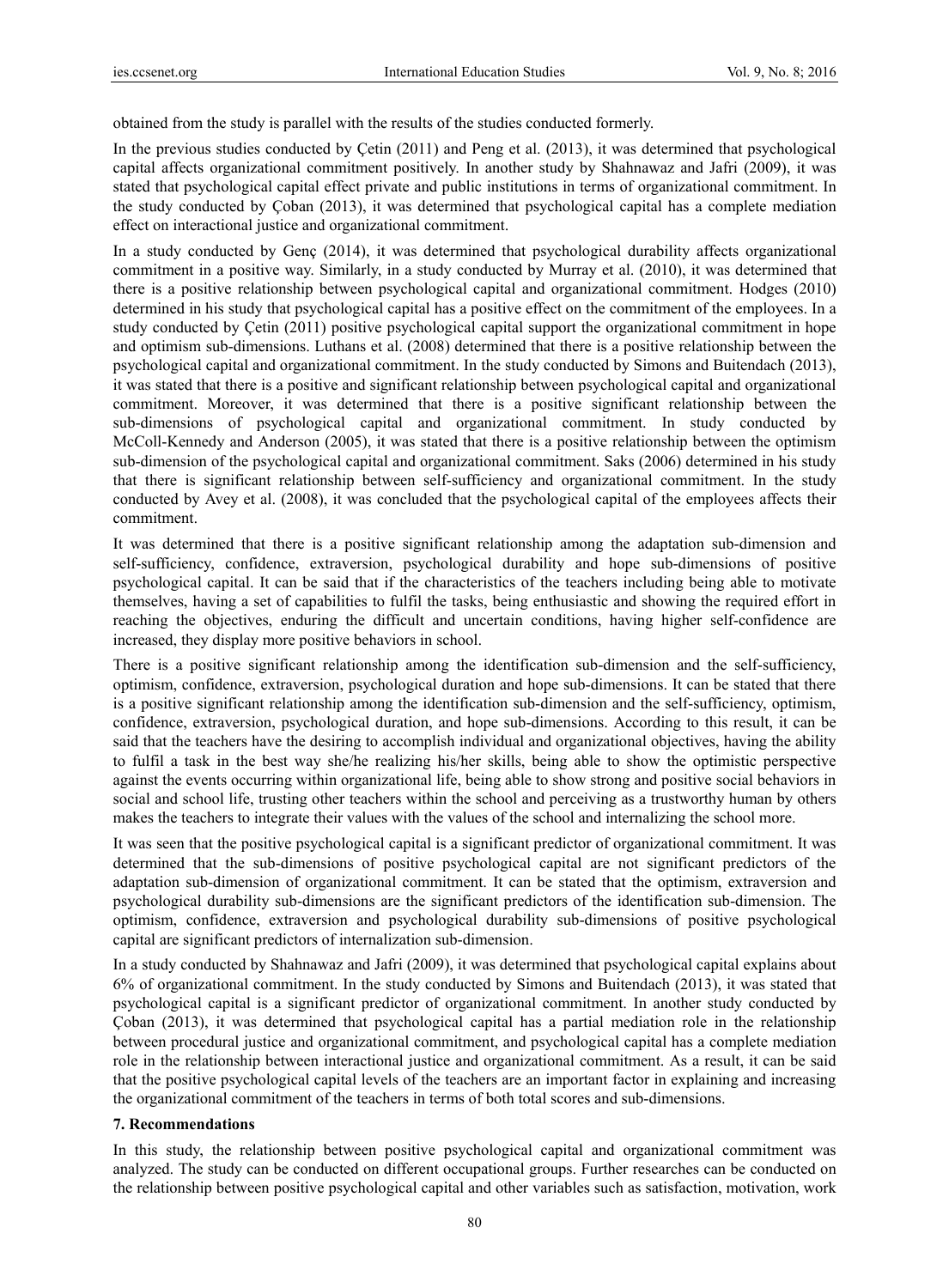life quality, job satisfaction. This study was conducted in public institutions. The same study can be conducted in public and private institutions comparatively. Training activities can be organized for the school managers about how to improve the positive psychological capital levels of the teachers. It can be analyzed that how various variables affect the positive psychological capital levels and organizational commitment of the teachers.

#### **References**

- Akçay, V. H. (2011). *The effect of job satisfaction in terms of personal values of positive psychological capital and research* (Unpublished doctoral dissertation). İstanbul University Social Sciences Institute. İstanbul.
- Akdoğan, A., & Polatcı, S. (2013). The role of work famıly spıllover and psychologıcal well-beıng on the effect of psychologıcal capıtal on performance. *Ataturk University Institute of Social Sciences Journal, 17*(1).
- Araz, Y. (2013). *Contextual analysis of the effects of positive psychological capital's on business life* (Master's thesis, Zirve University Institute of Social Sciences, Gaziantep)
- Avey, J. B., Wernsing, T. S., & Luthans, F. (2008). Can positive employees help positive organizational change? Impact of psychological capital and emotions on relevant attitudes and behaviors. *The Journal of Applied Behavioral Science, 44*(1), 48-70. http://dx.doi.org/10.1177/0021886307311470
- Balay, R. (2000). *Private and public school administrators and organizational commitment of teachers* (Unpublished PhD thesis). Ankara University Institute of Social Sciences Education, Ankara.
- Balcı, A. (2003). *Organizational socialization theory, strategy and tactics*. Ankara: Pegem Publishing.
- Berberoğlu, N. (2013). *The impact of psychological capital on organizational citizenship behavior: A field study* (Unpublished Master's thesis). Gazi University Social Sciences Institute. Ankara.
- Biçkes, D. M., Yılmaz, C., Demirtaş, Ö., & Uğur, A (2014). The Role of Psychological Capital Brokerage Relationship Between Job Satisfaction and Emotional Labor: A Case Study. *Eskişehir Osmangazi University Journal of Economics and Administrative Sciences, 9*(2).
- Bissessar, C. S. (2014). An exploration of the relationship between teachers' psychological capital and their collective self-esteem. *Australian Journal of Teacher Education (Online), 39*(9). http://dx.doi.org/10.14221/ajte.2014v39n9.4
- Buluç, B. (2009). The Relationships between Organizational Commitment and Leadership Styles of Principals Based on Elementary School Teacher's Perceptions. *Educational Administration: Theory and Practice, 15*(57).
- Cole, K. (2007). *Good for the Soul: The Relationship between Work, Wellbeing, and Psychological Capital* (Ph.D. in Economics at the University of Canberra).
- Çetin, F. (2011). The effects of the organizational psychological capital on the attitudes of commitment and satisfaction: A public sample in Turkey. *European Journal of Social Sciences, 21*(3).
- Çetin, F., & Basım, H. N. (2011). The Role of Job Satisfaction and Organizational Commitment of Resilience. *The Journal of Industrial Relations & Human Resources, 13*(3). http://dx.doi.org/10.4026/1303-2860.2011.0184.x
- Çetin, F., Hazır, K., & Basım, H. N. (2013). The Interaction between Supportive Organizational Culture and Psychological Capital: The Mediating Role of Locus of Control. *Hacettepe University Journal of Economics and Administrative Sciences, 31*(1).
- Çınar, E. (2011). *Organizational commitment relationship of positive psychological capital* (Unpublished master's thesis). Dokuz Eylül University Institute of Social Sciences.
- Çoban, A. (2013). Psychologıcal capıtal organızatıonal justıce and organızatıonal role on the commıtment relatıons. *Journal of Organization and Management Sciences, 5*(2).
- Erdem, M. (2010). Quality of Work Life and Its Relation to Organizational Commitment According to Teachers in Secondary Schools. *Educational Administration: Theory and Practice, 16*(4).
- Erkmen, T., & Esen, E. (2012). A research about determınıng employees' psychologıcal capıtal level ın ınformatıon sector. A*fyon Kocatepe University, Economics And Administrative Sciences Journal Journal, 14*(2).
- Erkuş, A., & Fındıklı, M. (2013). A research on the impact of psychological capital to job satisfaction, job performance and intention to quit. *Istanbul University Journal of the School of Business, 42*(2).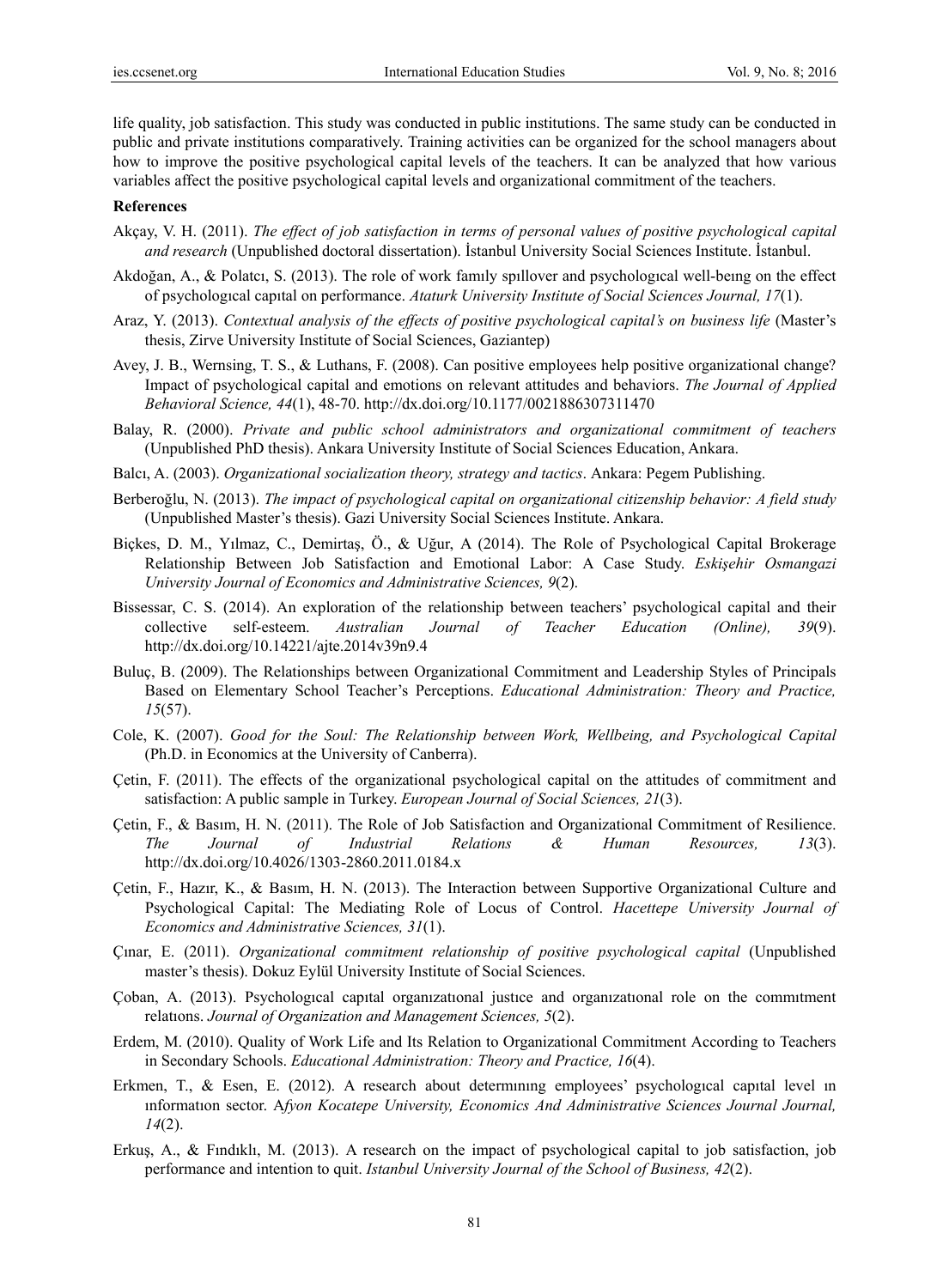- Genç, A. (2014). *Organizational commitment and intention to leave, the psychological impact resistance: An empirical study* (Doctoral dissertation). Başkent University, Social Sciences Institute. Ankara
- Gupta, V., & Singh, S. (2014). Psychological capital as a mediator of the relationship between leadership and creative performance behaviors: Empirical evidence from the Indian R&D sector. *The International Journal of Human Resource Management, 25*(10). http://dx.doi.org/10.1080/09585192.2013.870311
- Herbert, M. (2011). *An exploration of the relationships between psychological capital (hope, optimism, self-efficacy, resilience), occupational stress, burnout and employee engagement* (Unpublished master's thesis). University of Stellenbosch, South Africa.
- Hodges, T. D. (2010). *An experimental study of the impact of psychological capital on performance, engagement, and the contagion effect* (Dissertations and Theses from the College of Business Administration).
- Kaplan, M., & Biçkes, D. M. (2013). The Relationship Between Psychological Capital and Job Satisfaction. *Management and Economy, 20*(2).
- Karasar, N. (2012). *Scientific research method* (24th ed.). Nobel broadcast distribution. Ankara.
- Kaya, Ş. D. (2012). *A model proposal for determining the effects of career planning and professional commitment to the relationship of psychological capital* (Unpublished doctoral dissertation). Selçuk University Social Sciences Institute.
- Keser, S., & Kocabaş, İ. (2014). The comparison of elementary school administrators' authentic leadership and psychological capital features. *Educational Administration: Theory and Practice, 1*(1).
- Larson, M. D., Norman, S. M., Hughes, L. W., & Avey, J. B. (2013). Psychological capital: A new lens for understanding employee fit and attitudes. *International Journal of Leadership Studies, 8*(1).
- Luthans, F. (2002). Positive Organizational Behavior: Developing and Managing Psychological Strengths. *Academy of Management Executive, 16*(1). http://dx.doi.org/10.5465/AME.2002.6640181
- Luthans, F., & Youssef, C. M. (2004). Human, social, and now positive psychological capital management: Investing in people for competitive advantage. *Organizational dynamics, 33*(2). http://dx.doi.org/10.1016/j.orgdyn.2004.01.003
- Luthans, F., Avolio, B. J., Walumbwa, F. O., & Li, W. (2005). The Psychological Capital of Chinese Workers: Exploring the Relationship with Performance. *Management and Organization Review, 1*(2). http://dx.doi.org/10.1111/j.1740-8784.2005.00011.x
- Luthans, F., Norman, S. M., Avolio, B. J., & Avey, J. B. (2008). The mediating role of psychological capital in the supportive organizational climate-employee performance relationship. *Journal of Organizational Behavior*, 29. http://dx.doi.org/10.1002/job.507
- Madden, L. T. (2013). *Juggling demands: The Impact of Middle Manager roles and Psychological Capital* (PhD diss., University of Tennessee).
- McColl-Kennedy, J. R., & Anderson, R. D. (2005). Subordinate-manager gender combination and perceived leadership style influence on emotions, self-esteem and organizational commitment. *Journal of Business Research, 58*(2). http://dx.doi.org/10.1016/S0148-2963(03)00112-7
- McMurray, A. J., Pirola-Merlo, A., Sarros, J. C., & Islam, M. M. (2010). Leadership, climate, psychological capital, commitment, and wellbeing in a non-profit organization. *Leadership & Organization Development Journal, 31*(5). http://dx.doi.org/10.1108/01437731011056452
- Morsy, S. M., & Yomna, M. (2015). *Innovation, Creativity, and Positive Psychological Capital: Examining the Relationships in Adolescents, Employees and Entrepreneurs* (Doctoral dissertation, Kassel, Univ., Diss., 2014).
- Ölçüm-Çetin. M. (2004). *Organizational culture and organizational commitment*. Nobel publications. Ankara.
- Özdevecioğlu, M. (2003). Perceived organizational support with a study to determine the relationship between organizational commitment. *Dokuz Eylul University Journal of economics and administrative sciences, 18*(2).
- Özkan, V. (2008). *According to some variable organizational commitment levels of primary school teachers in charge* (Master's thesis, Sakarya University, Institute of Social Sciences, Sakarya).
- Peng, J., Jiang, X., Zhang, J., Xiao, R., Song, Y., Feng, X., . . . Miao, D. (2013). The impact of psychological capital on job burnout of Chinese nurses: the mediator role of organizational commitment. *PloS one, 8*(12).